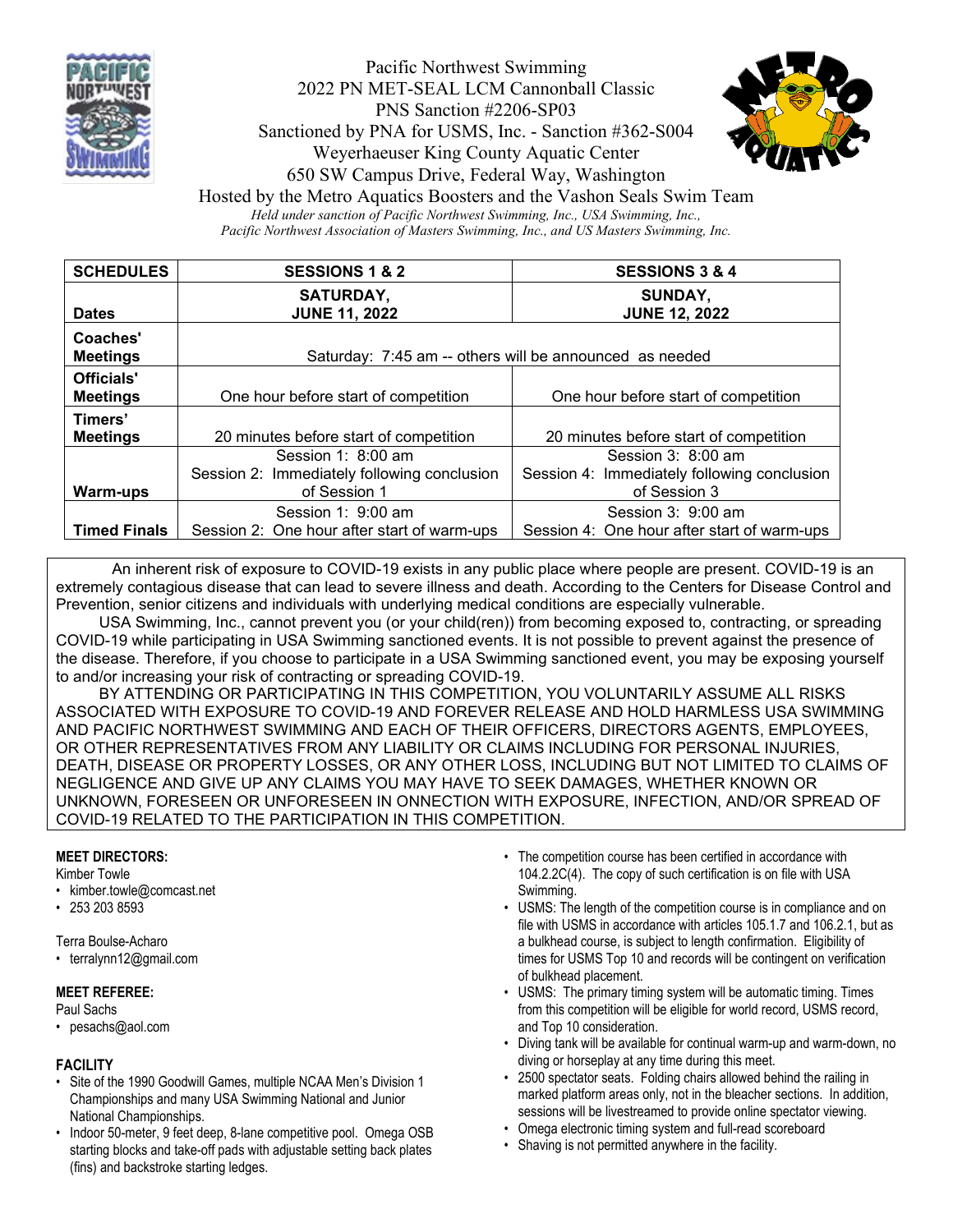- Heat Sheets on Meet Mobile; results on Meet Mobile and the PNS and PNA web sites. Meet Mobile fees apply.
- Concessions: Under contract with King County; neither PNS nor the host team derive any benefit
- Hospitality for coaches and officials only
- Parking information will be posted on the PNS and PNA websites. Illegally parked cars will be ticketed and towed by the Federal Way Police Dept. Do not leave valuables in vehicles.

### **ELIGIBILITY & ENTRY INFORMATION:**

- All swimmers must be registered with USA Swimming through Pacific Northwest Swimming or USMS. Entries from non-PNS clubs will be limited to 180 swimmers per day.
	- o USMS: All participants must be currently registered members of U.S. Masters Swimming and must be age 18 or older as of their first day of competition at the meet. Each USMS member must provide their current USMS membership number, and the event host will verify that they are currently registered with USMS.
- Athletes who are members of both USA Swimming and USMS must pick one organization with which to compete for the entire meet. Automatic recognition by USMS of times achieved by a USMS swimmer competing as USA Swimming is still available.
- Neither on-deck USA Swimming registration, USMS registration, nor any on-deck transfer will be permitted.
- Age groups for USA Swimming athletes are based on the age of the swimmer as of the first day of competition.
- USMS age groups for Top 10 and records based on the swimmer's age as of December 31, 2022: 18-24, 25-29, and up in five-year increments.
- USMS age groups for Relays– 72-99, 100-119, 120-159, 160-199, …(40 yr. increments as necessary). The aggregate age of the four relay team members shall determine the age group. Correct relay age groups will not be reflected until post meet processing by USMS.
- Swimmers may enter up to three (3) events per day, but each club or individual may enter events in only one session per day. In addition, each swimmer may participate on one (1) relay team per day. Entries exceeding this limit will be scratched without notification, and entry fees for entry count limitation scratches will not be refunded.
- Deck Entries: Deck entries for individual events will be allowed in open lanes only at the discretion of the Meet Referee.
	- $\circ$  Deck entered swimmers who are not already in the meet are required to show proof of appropriate athlete registration through a club participating in that session or be otherwise authorized to deck enter.
	- o USA Swimming athletes must complete a PNS Deck Entry Registration at the Clerk of Course in order to enter.
	- $\circ$  No deck entry will be considered complete without payment of all appropriate entry fees.
- **All USA Swimming registration numbers will be verified with the PNS registration database.**

# **ENTRY FEES:**

|                             | USA Swimming | <b>USMS</b> |
|-----------------------------|--------------|-------------|
| • Surcharge:                | \$25.00      | \$34.00     |
| • Individual Event: \$ 8.00 |              | \$4.00      |
| $\cdot$ Relay:              | \$14.00      | \$0.00      |

- No refunds or credits will be given for events entered but not swum; no event swapping.
- All fees must accompany entries.
- PNA swimmers who need financial assistance for entry fees may request same from the [PNA Wiggin Fund.](https://www.clubassistant.com/c/D63FBF8/file/Miscellany/RequestMeetEntryAssistanceWigginFundDec2018.pdf)

# **AWARDS AND SCORING:** None

#### **MEET RULES**

- The facility's and the host club's Covid-19 guidelines and procedures apply to this meet. Additional information will be posted on the PNS and PNS web pages.
- Current PNS and USA Swimming rules govern throughout the meet, including warm-ups.
- All events will be seeded slow-to-fast and mixed genders.
- This is a combined meet sanctioned by both USA Swimming and USMS, with all swimmers competing according to USA Swimming rules for individual strokes, relays, and the conduct and officiating of competition with the exception that USMS rules and regulations governing events, eligibility, protests of USMS applicable rules, and meet results shall apply to USMS members.
- Seeding will be LSY.
- All 50M events will be pre-seeded with no penalty for a swimmer who fails to show.
- All 100M and 200M events will be deck-seeded, requiring a positive check-in by the announced deadline in order to swim. A swimmer who fails to check in will be scratched without penalty. A swimmer who checks in but fails to swim will be disqualified from his/her next individual event.
	- o **I**f any of these events are single-ended, flyover starts will be used. If any of these events are double-ended, all odd-numbered heats will start at the dive tank end of the pool, and all event-numbered heats will start at the scoreboard end of the pool.

## **WARM-UP PROCEDURES:**

- Circle swim counter-clockwise only.
- Last 25 minutes of each warm-up period:
	- Lanes 1 & 8 pace lanes, no diving
	- Lanes 2 & 7 one-way sprint lanes, dive starts
	- Remaining lanes general warm-up, no diving
	- Additional sprint lanes may be made available upon request to the Meet Referee.
- Pool closes promptly five (5) minutes prior to the start of competition.
- Warm-up may be modified at the discretion of the Meet Referee to accommodate the number of swimmers entered.

## **SAFETY INFORMATION:**

- All applicable adults participating in or associated with this meet acknowledge that they are subject to provisions of the USA Swimming Minor Athlete Abuse Prevention Policy 2.0 ("MAAPP 2.0") and that they understand that compliance with the MAAPP 2.0 policy is a precondition of participation in the conduct of this meet. In addition, all 18&O athletes must be current in their Athlete Protection Training (APT) in order to swim.
	- $\circ$  USMS entrants who do not have a relationship with a minor athlete entered in the meet are not considered Applicable Adults and do not need to have completed the APT.
- This is a dual sanctioned meet and competitors of all ages will be using the locker rooms. Athletes should be respectful of minors in the locker room and not linger in a state of undress. MAAPP rules require showering with a swimsuit on if adult participants and minor athletes are present.
- The use of audio or visual recording devices, including a cell phone, is not permitted in changing areas, rest rooms, or locker rooms. Recording devices (cell phones, cameras, PDAs, etc.) are not permitted behind the starting blocks during the entire meet. In the event of any disputes regarding video recording, the Referee's decision shall be final and binding.
- Deck changes are prohibited.
- Operation of a drone, or any other flying apparatus, is prohibited over the venue (pools, athlete/coach areas, spectator areas and open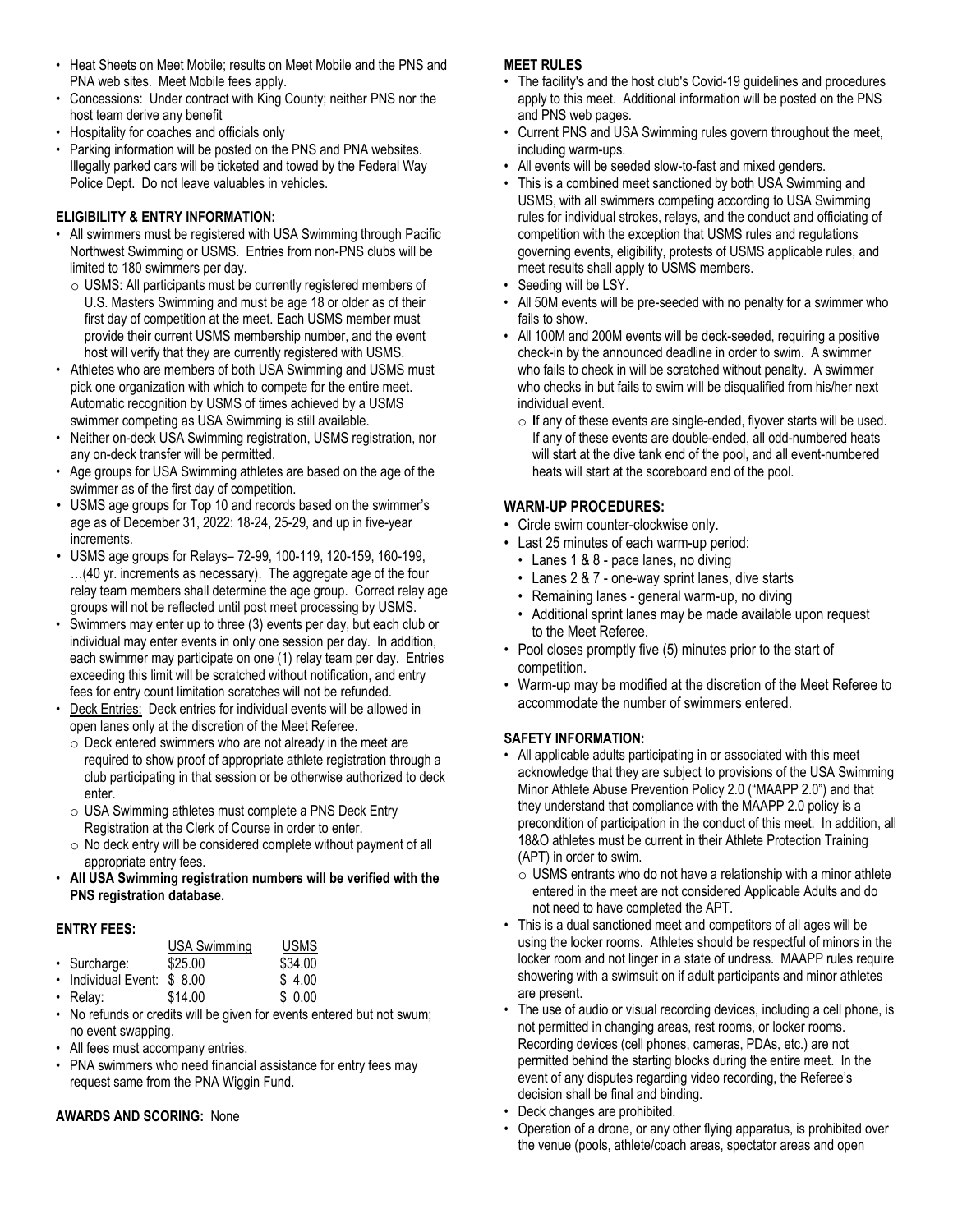ceiling locker rooms) any time athletes, coaches, officials and/or spectators are present.

- No diving from the shallow end of the pool at any time. No diving from the blocks or sides of pool except for designated sprint lanes during designated times in main pool.
- Jumping into the pool is not allowed.
- Backstroke swimmers enter the water feet first in rotation; no diving over persons in the water.
- o Deck Marshals will be assigned to supervise the warm-up. Deck Marshals have the authority to remove any swimmer, coach, or club who does not follow the safety rules during warm-ups or the meet.
- $\circ$  Coaches are responsible for their team's swimmers throughout the meet, including warm-ups and warm-downs.
- o All participating swimmers, other than USMS swimmers, must be under the supervision of a USA Swimming member coach and may not enter the water at any time unless under the supervision of said coach. The Meet Director or Meet Referee may assist a swimmer in making supervision arrangements, but it is the swimmer's responsibility to make arrangements prior to the start of warm-ups and to so notify the Meet Referee.
- $\circ$  Any swimmer entered in the meet, other than USMS swimmers, must be certified by a USA Swimming member-coach as being proficient in performing a racing start or must start each race from within the water without the use of the backstroke ledge. When unaccompanied by a member-coach, it is the responsibility of the swimmer or of the swimmer's legal guardian to ensure compliance with this requirement.
- Only authorized volunteers and working personnel can be on deck. All others are not allowed in the designated racing venue unless

timing for an event or volunteering with the management of the meet. Authorized volunteers will need to wear an ID badge or receive a lanyard from the Clerk of Course.

- In order to be on deck and serve in their official capacity, all officials shall visibly display their membership credentials, including current certification(s), at all times.
- All persons acting in any coaching capacity must be coach members of USA Swimming or USMS and must show proof of current coaching credentials when checking in for the meet.
- Alcoholic beverages, tobacco products of any kind, and glass containers are not allowed in the swimming venue.
- Any act of theft, vandalism or similar action will result in immediate disqualification from the meet and the loss of any points accumulated toward team standings by the individual.
- Team Areas: Please keep your area clean, and pick up all trash before leaving each session.
- It is understood and agreed that USA Swimming shall be free and held harmless from any liabilities or claims for damages arising by reason of injuries to anyone during the conduct of the event
- It is further understood that Pacific Northwest Swimming, Metro Aquatics, the Metro Aquatics Boosters, and the Vashon Seals Swim Team shall be free and held harmless from any liabilities or claims for damages arising by reason of injuries to anyone during the conduct of the event.
- It is further understood that US Masters Swimming and the Pacific Northwest Association of Masters Swimming shall be free and held harmless from any liabilities or claims for damages arising by reason of injuries to anyone during the conduct of the event.

**ENTRY SUBMITTAL INFORMATION FOR USA SWIMMING ATHLETES: This meet is an invitational. Do not submit entries without an invitation. Entries will be only be accepted upon receipt of at least the first three of the following by the entry deadline, June 1, 2022. If bringing the latter two to the meet, so attest in your cover email.** 

- 1**. Entry File** from Team Manager or equivalent.
- 2. **Meet Entry Reports** for individual (sorted by swimmer) and relay (sorted by event) events from Team Manager or equivalent.
- 3. **Meet Entry Fee Report** from Team Manager or equivalent.
- 4. **Master Entry Summary Form**—Completed and hand-signed hardcopy only (original or faxed); typed signatures will not be accepted
- 5. **Meet Entry Fees**—one check payable to Metro Aquatics Boosters.

#### **Submittal Formats & Notes:**

- **Electronic files:** email items #1, #2, and #3.
- **Hardcopies:** mail or hand-deliver items #4 and #5. If sending via express mail, waive signature requirement.
- Late, incomplete, or paper entries will not be processed.
- Relay-only swimmers must be listed on the Meet Entry Report or equivalent, and appropriate surcharges must be included with the entry.
- Recheck all entries as no additional entries or corrections will be accepted after the deadline (except deck entries).
- All entry times will be assumed to be SCY (short course yards), unless clearly identified as either SCM or LCM.
- Your cooperation is appreciated in facilitating the entry process by making your entries complete, orderly, and legible.
- Mail entries to: *Metro Aquatics Boosters, PO Box 65902, University Place, WA 98464*
- Email entries to: *meetentries@metroaquatics.org*
- Meet Entry Contact/Questions: *Meet Director*

**ENTRY SUBMITTAL INFORMATION FOR USMS ATHLETES: An invitation is not necessary, but you must enter through the Club Assistant Platform.** Information will be posted on the *[swimpna.org](http://swimpna.org/)* pool meets page, *Pool Meets – [Pacific Northwest Association of Masters Swimmers](https://swimpna.org/pool-meets/)  [\(swimpna.org](https://swimpna.org/pool-meets/)*) with the link to the registration and meet info for that meet.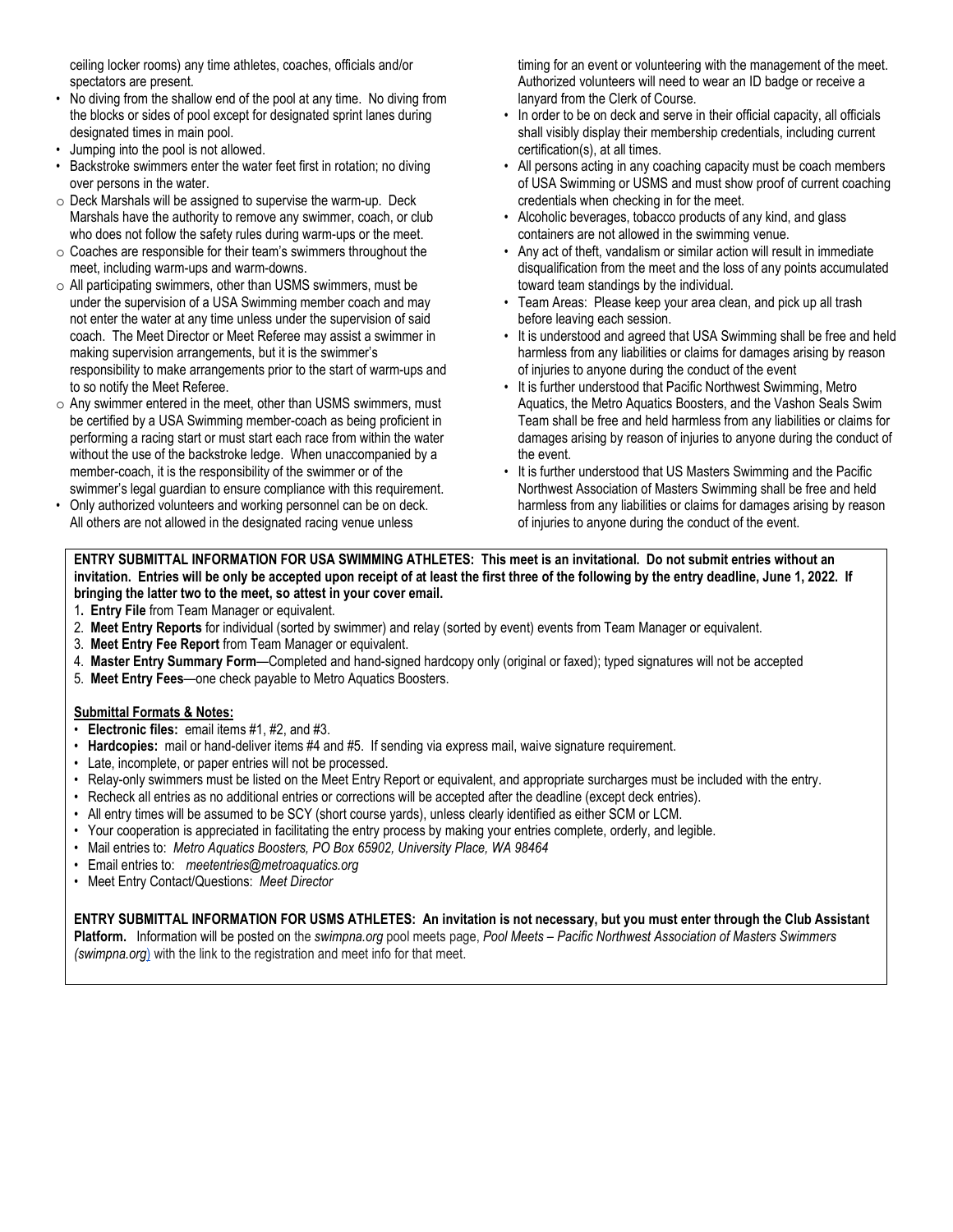# CANNONBALL CLASSIC ORDER OF EVENTS -- ALL EVENTS WILL BE LCM Note: Whole teams will enter a single session each day.

| <b>SESSION 1</b> |             |      |                | <b>SESSION 3</b> |             |      |                |
|------------------|-------------|------|----------------|------------------|-------------|------|----------------|
| 101              | Mixed       | Open | 50 Free        | 301              | Mixed       | Open | 50 Back        |
| 102              | Mixed       | Open | 50 Breast      | 302              | Mixed       | Open | <b>50 Fly</b>  |
| 103              | Mixed       | Open | 100 Fly        | 303              | Mixed       | Open | 100 Free       |
| 104              | Mixed       | Open | 200 Breast     | 304              | Mixed       | Open | 200 Fly        |
| 105              | Mixed       | Open | 100 Back       | 305              | Mixed       | Open | 200 Back       |
| 106              | Mixed       | Open | 200 IM         | 306              | Mixed       | Open | 100 Breast     |
| 107              | Girls       | 10&U | 200 Free Relay | 307              | Mixed       | Open | 200 Free       |
| 108              | <b>Boys</b> | 10&U | 200 Free Relay | 308              | Girls       | 10&U | 200 Med Relay  |
| 109              | Mixed       | 10&U | 200 Free Relay | 309              | <b>Boys</b> | 10&U | 200 Med Relay  |
| 110              | Girls       | 12&U | 200 Free Relay | 310              | Mixed       | 10&U | 200 Med Relay  |
| 111              | <b>Boys</b> | 12&U | 200 Free Relay | 311              | Girls       | 12&U | 200 Med Relay  |
| 112              | Mixed       | 12&U | 200 Free Relay | 312              | <b>Boys</b> | 12&U | 200 Med Relay  |
| 113              | Girls       | 14&U | 200 Free Relay | 313              | Mixed       | 12&U | 200 Med Relay  |
| 114              | <b>Boys</b> | 14&U | 200 Free Relay | 314              | Girls       | 14&U | 200 Med Relay  |
| 115              | Mixed       | 14&U | 200 Free Relay | 315              | <b>Boys</b> | 14&U | 200 Med Relay  |
| 116              | Girls       | Open | 200 Free Relay | 316              | Mixed       | 14&U | 200 Med Relay  |
| 117              | <b>Boys</b> | Open | 200 Free Relay | 317              | Girls       | Open | 200 Med Relay  |
| 118              | Mixed       | Open | 200 Free Relay | 318              | Boys        | Open | 200 Med Relay  |
|                  |             |      |                | 319              | Mixed       | Open | 200 Med Relay  |
| <b>SESSION 2</b> |             |      |                | <b>SESSION 4</b> |             |      |                |
| 201              | Mixed       | Open | 50 Free        | 401              | Mixed       | Open | 50 Back        |
| 202              | Mixed       | Open | 50 Breast      | 402              | Mixed       | Open | <b>50 Fly</b>  |
| 203              | Mixed       | Open | <b>100 Fly</b> | 403              | Mixed       | Open | 100 Free       |
| 204              | Mixed       | Open | 200 Breast     | 404              | Mixed       | Open | <b>200 Fly</b> |
| 205              | Mixed       | Open | 100 Back       |                  |             |      |                |
| 206              |             |      |                | 405              | Mixed       | Open | 200 Back       |
| 207              | Mixed       | Open | 200 IM         | 406              | Mixed       | Open | 100 Breast     |
|                  | Girls       | 10&U | 200 Free Relay | 407              | Mixed       | Open | 200 Free       |
| 208              | <b>Boys</b> | 10&U | 200 Free Relay | 408              | Girls       | 10&U | 200 Med Relay  |
| 209              | Mixed       | 10&U | 200 Free Relay | 409              | <b>Boys</b> | 10&U | 200 Med Relay  |
| 210              | Girls       | 12&U | 200 Free Relay | 410              | Mixed       | 10&U | 200 Med Relay  |
| 211              | <b>Boys</b> | 12&U | 200 Free Relay | 411              | Girls       | 12&U | 200 Med Relay  |
| 212              | Mixed       | 12&U | 200 Free Relay | 412              | <b>Boys</b> | 12&U | 200 Med Relay  |
| 213              | Girls       | 14&U | 200 Free Relay |                  | 413 Mixed   | 12&U | 200 Med Relay  |
| 214              | <b>Boys</b> | 14&U | 200 Free Relay | 414              | Girls       | 14&U | 200 Med Relay  |
| 215              | Mixed       | 14&U | 200 Free Relay | 415              | <b>Boys</b> | 14&U | 200 Med Relay  |
| 216              | Girls       | Open | 200 Free Relay | 416              | Mixed       | 14&U | 200 Med Relay  |
| 217              | <b>Boys</b> | Open | 200 Free Relay | 417              | Girls       | Open | 200 Med Relay  |
| 218              | Mixed       | Open | 200 Free Relay | 418              | <b>Boys</b> | Open | 200 Med Relay  |